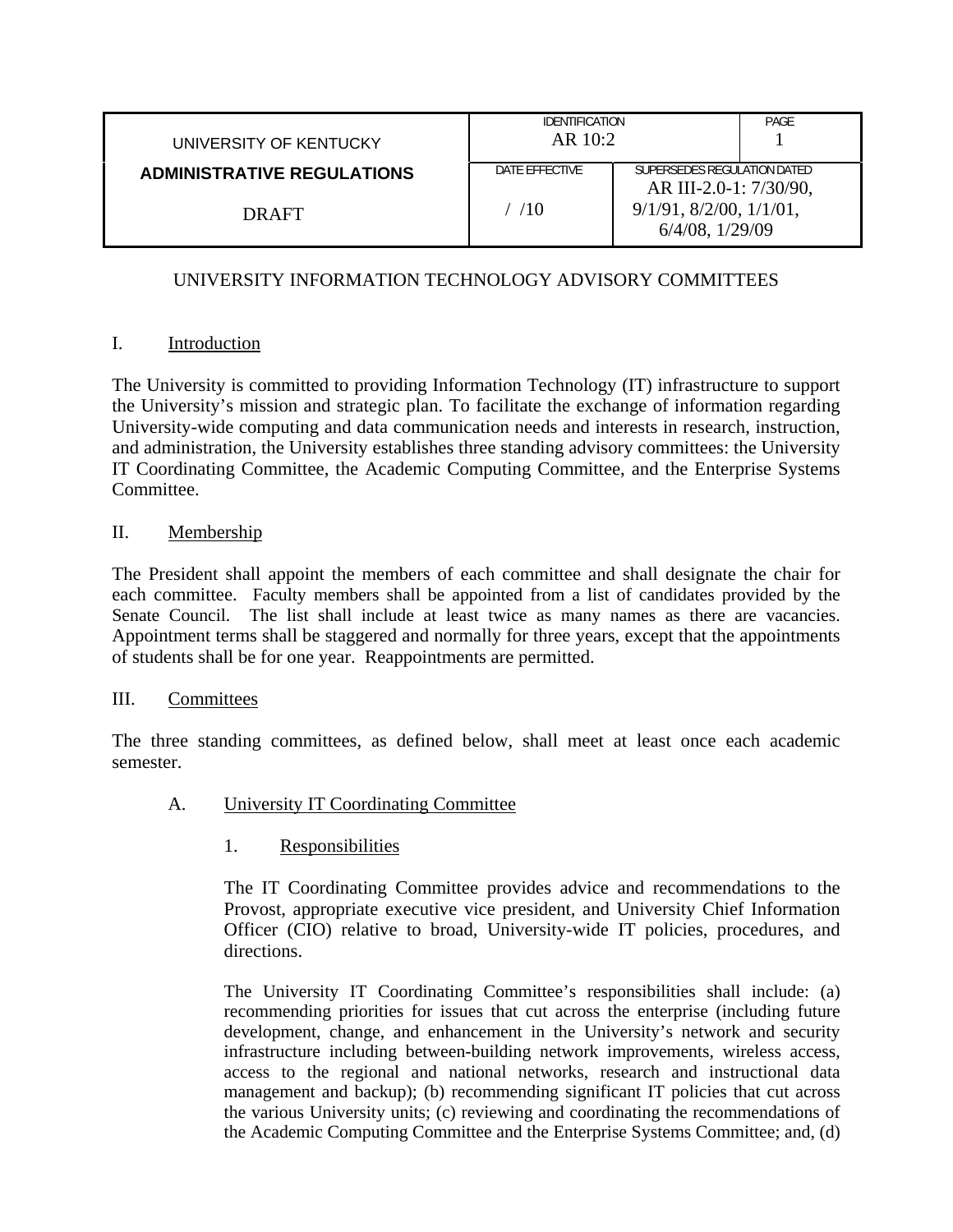serving as liaisons across the University to facilitate communication and collect input from the faculty and staff regarding information technology systems.

At the request of the President or the President's designee, the committee also may be asked to consider specific information systems related problems or proposals.

### 2. Membership and Chair

The Committee shall be comprised of:

Seven (7) faculty members Chair of Academic Computing Committee Chair of Enterprise Systems Committee One (1) senior administrator from the Provost area One (1) senior administrator from the EVPFA area One (1) senior administrator from the EVPHA area CIO, University of Kentucky CIO, University of Kentucky Healthcare

The President shall designate the chair from the faculty members.

#### B. Academic Computing Committee

1. Responsibilities

 The Academic Computing Committee provides advice and recommendations to the University IT Coordinating Committee on computing systems that support research and instruction.

The Academic Computing Committee responsibilities include: (a) establishing priorities for future development, change, and enhancement in the enterprise-wide research, high performance computing, and instructional computing needs; and, (b) serving as liaisons across the University to help collect input regarding research and instructional computing systems.

At the request of the President or the President's designee, or the IT Coordinating Committee, the committee also may be asked to consider specific information systems related problems or proposals.

### 2. Membership and Chair

The Committee shall be comprised of:

Seven (7) faculty members One (1) undergraduate student (nominated by the Student Government Association)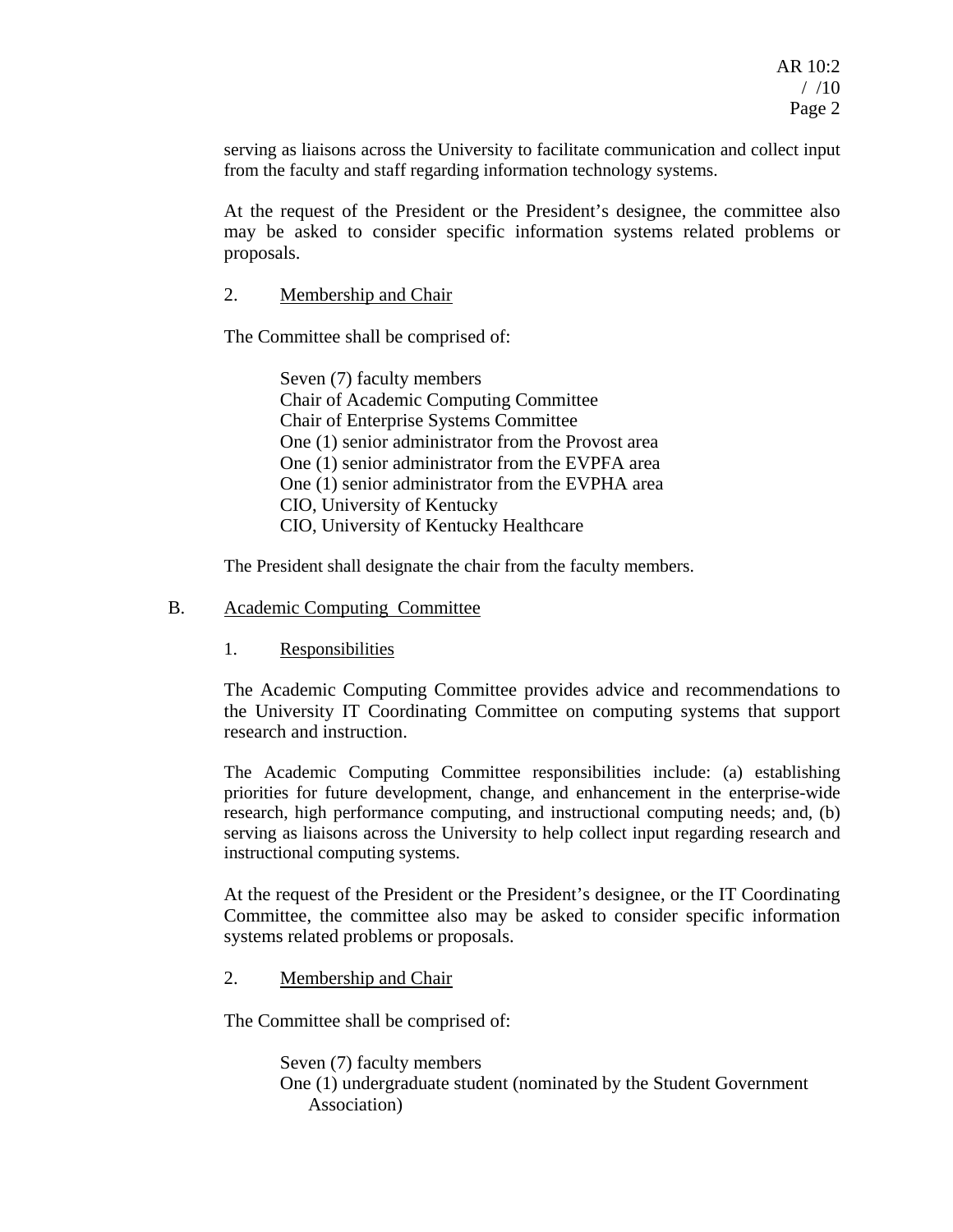$AR$  10 $\cdot$ 2  $/ 10$ Page 3

One (1) graduate student (nominated by the Graduate Student Association.One (1) senior academic administrator in the Provost area, One (1) representative from the Center for Computational Science One (1) representative from Information Technology One (1) representative from HealthCare Information Technology

The President shall designate the chair from the faculty members.

### C. Enterprise Systems Committee

### 1. Responsibilities

 The Enterprise Systems Committee provides advice and recommendations to the University IT Coordinating Committee relative to administrative computing systems that support institutional operations.

The Enterprise Systems Committee responsibilities shall include: (a) establishing priorities for future development, change, and enhancement in the enterprise systems, (including SAP and related operational and administrative systems); (b) reviewing and prioritizing all change requests for enterprise systems; establishing priorities for reporting; and, (c) serving as advocates for the senior University administrators responsible for the major administrative computing systems listed below.

At the request of the President or the President's designee, or the IT Coordinating Committee, the committee also may be asked to consider specific information systems related problems or proposals.

2. Membership

 The Committee shall be comprised of the principal University administrators responsible for the major administrative computing systems based on their role for the following administrative systems:

Financials and Accounting Human Resources Materials Management Campus Management Plant Maintenance Faculty Effort Business Warehouse Budget Research Office of Associate Provost for Academic Administration IT Enterprise Applications Group

And shall also include: